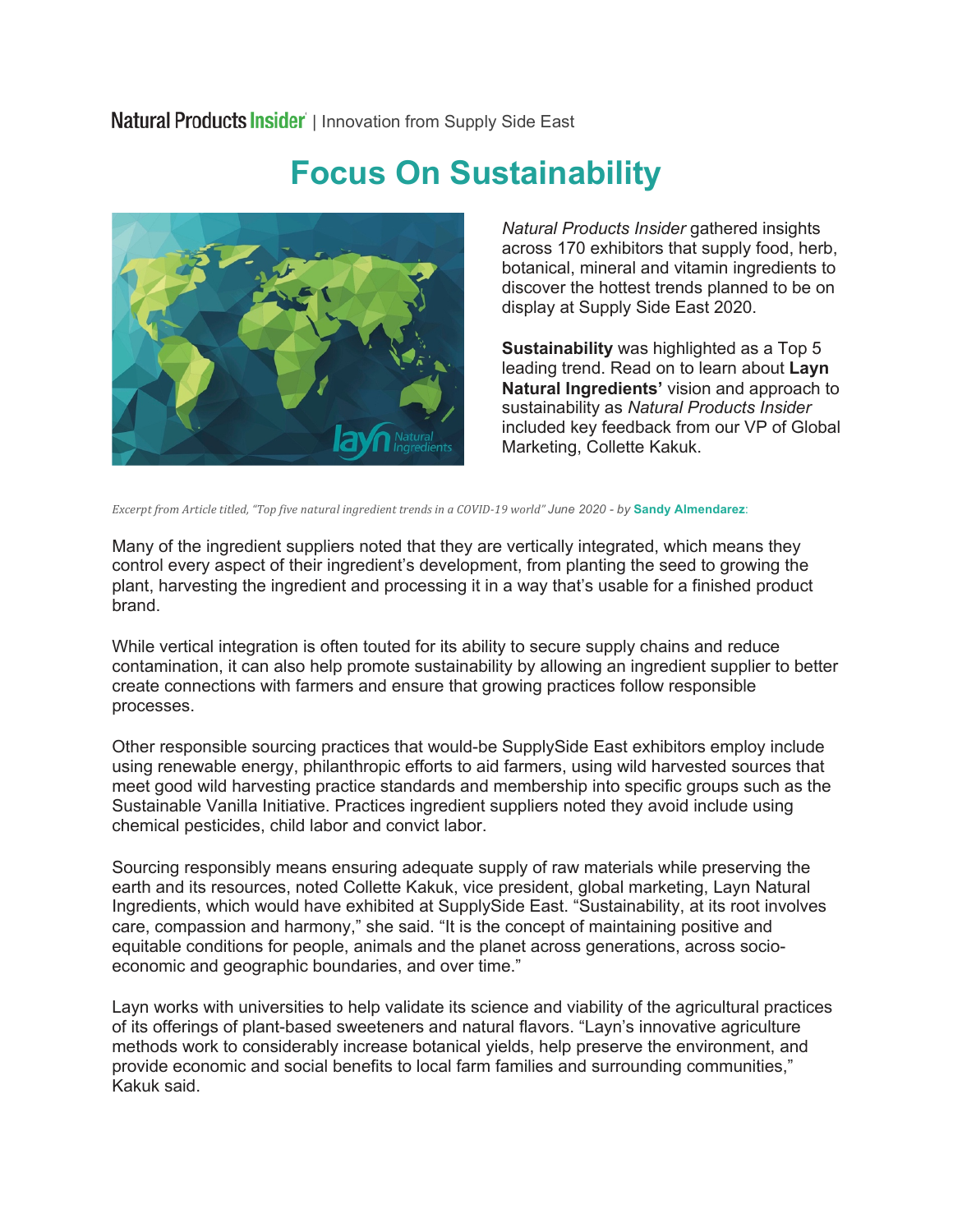While responsible sourcing is common among ingredient suppliers, it can be a trait of differentiation between brands in the nutraceutical industry. "Consumers who purchase nutraceuticals are becoming increasingly conscientious around issues such as supply chain and sustainable sourcing, wanting their full story from source to supplement," said Loukiana Chatzinasiou, senior product manager, Sibelius, which was set to exhibit at SupplySide East. "Therefore, it is important that the industry recognizes the need

for transparency and ensures that consumers remain informed. This way individuals will feel confident in making conscious choices about what they consume—knowing that their purchasing decisions have direct and indirect impacts on the environment, as well as their health and well-being."

Sibelius, which supplies branded sage, chamomile and lycopene, has a policy that falls in line with

the United Nations' Sustainable Development Goals. "With this in place, we do all we can to ensure

that we source and support local farms where possible, and choose ethical, qualified suppliers and manufacturers," Chatzinasiou said. "We also put a high emphasis on reducing waste in all our operations, including using only recyclable materials for packaging, thus minimizing our carbon footprint and protecting the nature we rely on for our ingredients."

Responsible sourcing is the right thing to do for the health of the planet, but doing the right thing can come with a higher price point, and in today's economic downturn, some companies may question if they can keep those higher cost practices. Both Chatzinasiou and Kakuk say this is not the time to reduce sustainable ingredient sourcing methods.

## Market analysis

For one, despite living through a pandemic and a bad economy, many consumers prefer brands that prioritize sustainable and environmentally friendly business practices. Thirty-nine percent of consumers said they were willing to pay more to support environmentally responsible business practices, and 54% said they believed buying can be a moral decision, in a 1,000-person survey collected the week of April 6, 2020. This was compared to 45% and 49% who said they felt this way, respectively, in the first quarter of 2017. This data was presented on April 14, 2020, in "The Future of Grocery Shopping in Uncertain Times" webinar, a joint research study by market research platform Suzy and New Hope Network.

"Even as we face the challenges of the pandemic and worldwide economic issues, the demand is unlikely to stop because the awareness and the conversations will keep happening. They will likely develop further as we look for new ways of living as we emerge from the current crisis," Chatzinasiou said.

In times of economic downturn, consumers become more price conscious, Kakuk acknowledged. "However, during serious health crises, consumers also seek products that are pure and unadulterated for providing health support, and are even willing to pay more for substantiated, quality products that are responsibly sourced."

Consumers may have fewer expendable dollars right now, but many have more of another valuable resource: time. "Consumers will continue to demand full transparency, and as they hunker down in